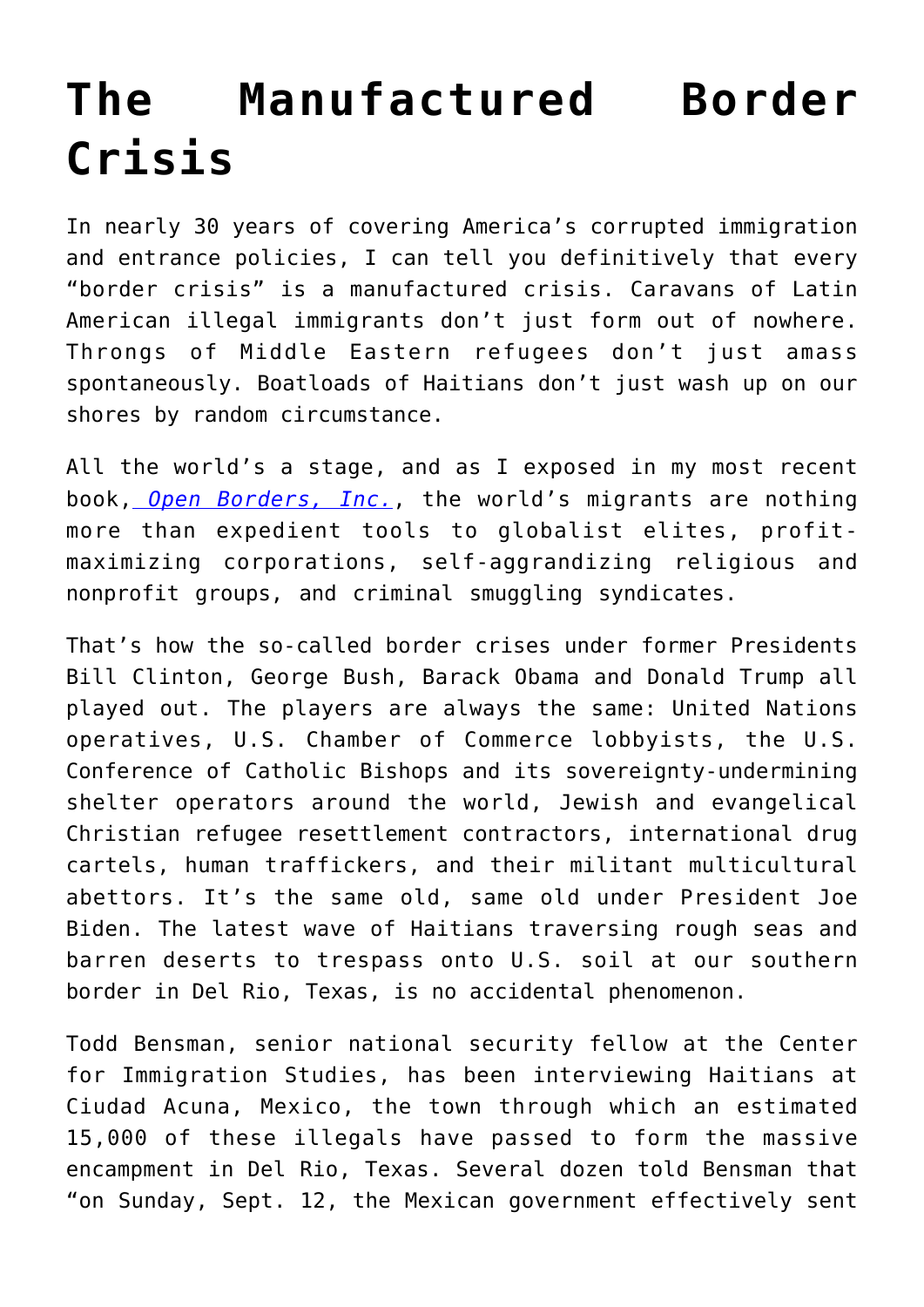a mass of migrants it had bottled up for months in its southern states up to the American border. This move, which appears to have been done under the cover of Mexico's independence week of celebration known as El Grito, essentially foisted a humanitarian problem onto the Americans in a single week."

Several Haitians told Bensman that government officials in Tapachula informed them they no longer needed passports or other paperwork they had been waiting months for—and then were suddenly given a three-day grace period to make their rush for the border.

Because Ciudad Acuna and Del Rio are not as infested with Mexican cartel enforcers, thousands of Haitians took advantage of the relatively safe passage into America's promised land without having to pay the usual coyote fees.

Most have been lying in wait in Chile and Brazil for several years looking for better economic opportunities, so don't believe sob-story propaganda that the prime factor has to do with any recent natural disaster or sudden political turmoil. Open-borders academic Andrew Selee of the Migration Policy Institute himself tweeted that "for those wondering about where Haitian migrants are coming from, most left Haiti in 2010-12 after the earthquake and settled in Brazil. … Later most moved to Chile & Ecuador. … This means that most of those arriving in Texas have been out of their country for about a decade. The Covid recession, discrimination, and the perception that they could get into the US now all played a role in the movement north over the past few months. … Both Colombia and Panama registered huge increases in transit through the Darien Gap in July/August suggesting significant movement north."

Countless Catholic parishes, like the Franciscan parish in Necocli run by Father Henry Lopera, have facilitated Haitians' migration through the Darien Gap and onto Mexico and the U.S.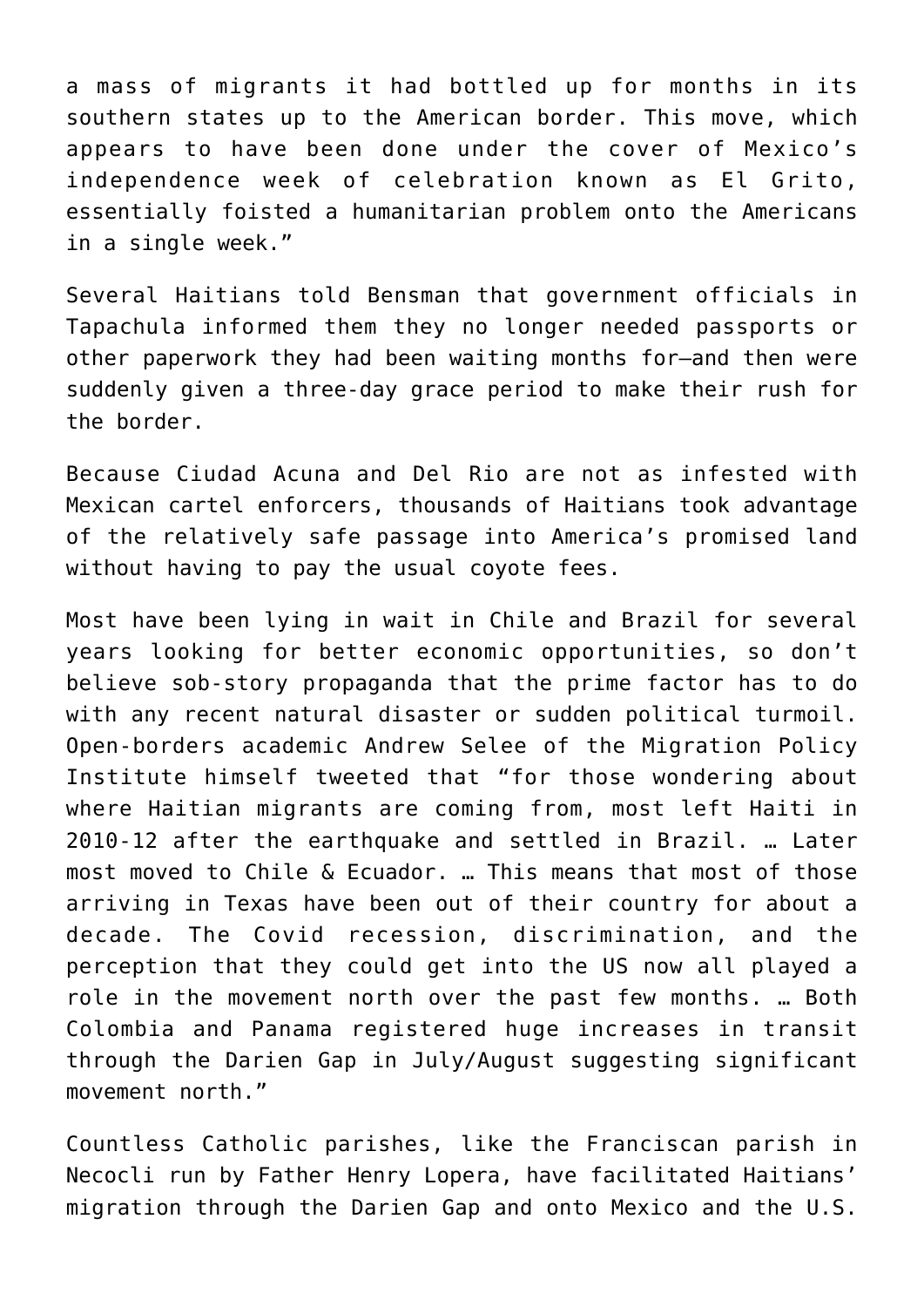by supplying food packages. Doctors Without Borders has three health posts to assist the trespassers. Along the way, these Haitian invaders have also been assisted by the United Nations' International Organization of Migration, which has dispatched minibuses filled with toiletries and hair ties, according to The Guardian.

As I reported in "Open Borders, Inc.," the International Organization of Migration, or IOM, is the same agency that signed "cooperation agreements" in Mexico with three migrant shelters along its southern border to assist border-busting "irregulars" traveling through the Mexican states of Chiapas and Oaxaca on their way to the U.S.

The IOM pact guaranteed supplies of medicine, hygiene products, construction materials, therapy services and legal training at the Hermanos en el Camino shelter, along with the Catholic-run Hogar de la Misericordia shelter and Jesus el Buen Pastor del Pobre y el Migrante shelter. IOM extended similar aid to nine other migrant shelters in the northern and central parts of Mexico, from Chihuahua, Sonora and Tamaulipas along the northern border to San Luis Potosi, Veracruz and Tlaxcala in the center of the country.

Who's paying? Funding for IOM's operations comes from the U.S. State Department's Bureau of Population, Refugees and Migration, which is subsidized by y-o-u.

The bozos in the Biden administration are now play-acting with their performative gestures of "mass deportation" of Haitians. But I've seen this show and all its reruns over the past three decades before. It ends with sneaky "temporary protected status" orders, mini-amnesties and maxi-amnesties to feed the global Open Borders, Inc. beast.

All the world's a stage, and America is the overrun doormat being trampled upon while our own citizens suffer increasing deprivation and anarcho-tyranny. Ain't "diversity" grand?